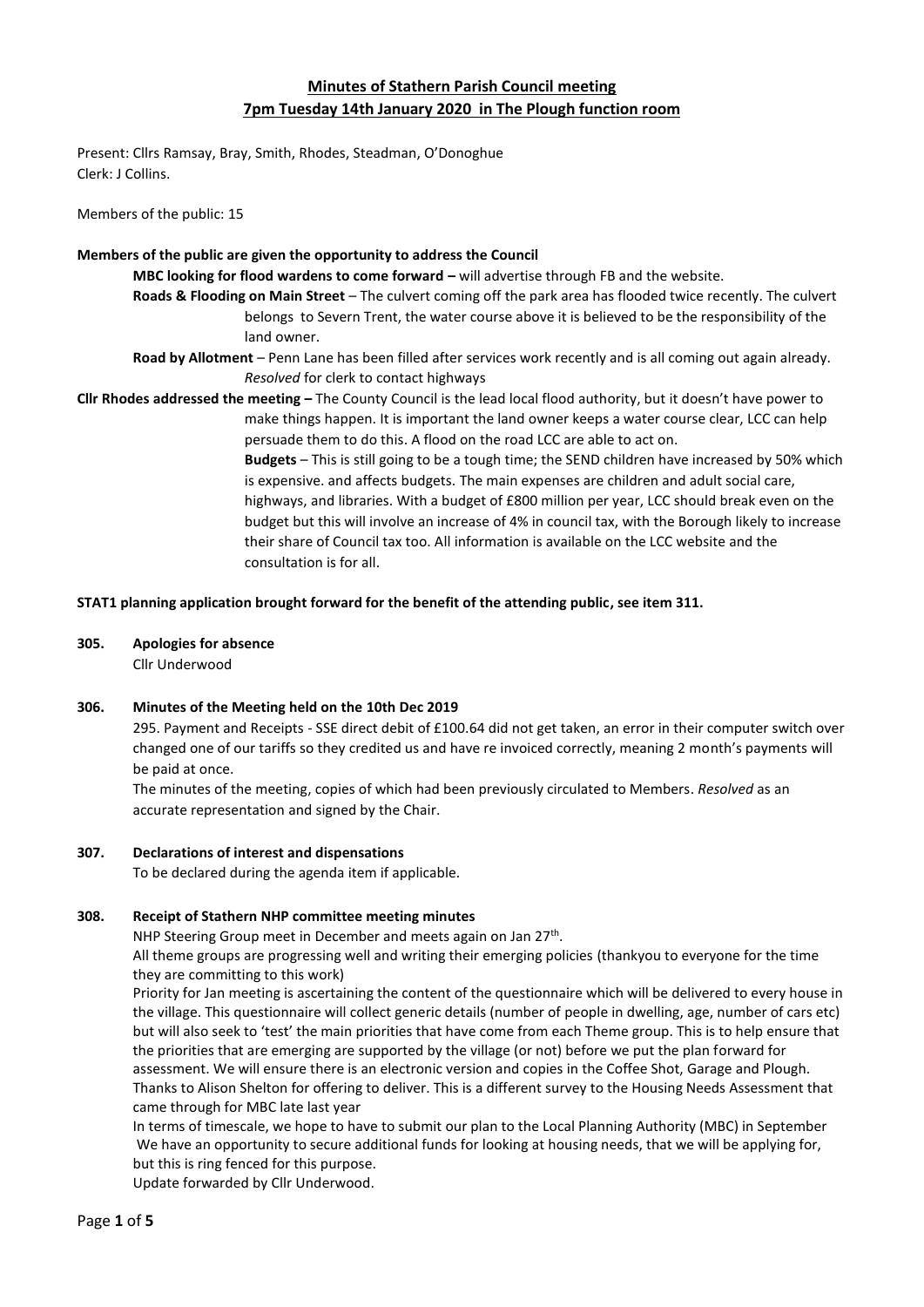### **309. Receipt of update from WMI**

It was agreed for a S106 application for funding related to the STAT1 development. A feasibility study in underway for extending the WMI following discussions with users. An architect is engaged and has made suggested changes to include an improved carbon footprint, bigger hall, more storage and an extra room. A model of this will be available at the WMI open day on Sunday 26th January 2-4pm. There are plans for kid's film nights and a race night as well as the open day. Further fundraising is to be discussed at a future meeting. New email address i[s wmiquery@gmail.com](mailto:wmiquery@gmail.com) and Alison Shelton's mobile is the general point of contact.

## **310. Receipt of update from SRA**

Next meeting on 27th Jan will now be changed due to its clash with NHP steering group meeting. This will cover how they will run the SRA going forward for the next 5 years. Options are to close and give the money to PC to manage the park, or continue as sub comm of PC. This issue has arisen because there are no volunteers to come onto the committee. To save Party in The Park they need volunteers for SRA who run play park, any volunteers please make yourselves known.

### **311. Correspondence / Planning Applications, including those received prior to the meeting**

### **Planning Applications**

**19/03012/FUL** Application for 74 dwellings and access, land west of Main Street (Walkers) Response from Pegasus – No formal presentation as too big and complex for a formal PC meeting Item brought forward to the end of the public time.

The responses from Pegasus to the questions raised at December's Parish Council meeting were read out, these are also available on the Parish website, they covered;

- 1) Density,
- 2) Lack of notification
- 3) Flood report
- 4) Bus services
- 5) Tandem parking
- 6) Visitor parking
- 7) Bat survey
- 8) Pedestrian connectivity
- 9) Traffic Surveys
- 10) Construction traffic during the build

Guy Longley from Pegasus was present to hear the discussions around this application.

- Farriers Way. A resident highlight, that Farriers way and the track from point farm is their drive and private access and they do not consider it wide enough for it to become a walkway from the development to Main Street. If people came out of Farriers way they are at the tightest point on Main Street.
- **Traffic**, the PC would like to revisit the numbers. The standard model used in survey suggests 10% of people walk to work which is not possible in this situation.
- Parking only traffic movements at the Mill Hill end of the village have been looked at. For houses furthest away, in poor weather they will drive compacting the traffic and parking issues
- **Access**  A number of accidents have occurred around the access area, but they are not reported.
- **Pedestrian Link with Valebrook.** It will be approx. a 1km walk from the far end of Valebrook to the far end of the new development without a link between them. Initial feedback from the public indicated a link was not desired. The green area on Valebrook Road is highlighted as a site for a possible pedestrian link. The opportunity is still there, the PC needs to consult with the neighbours
- **Flooding** water comes down mill hill and some runs off into this land, once built on concern is, it will exacerbate the problem. Still several of the ST & CC flood authority that have not signed off on this as yet, and are asking for more information. the challenge is to cover the flooding correctly.
- Housing types. Within the village the housing mix is quite different, this eclectic mix is part of the village. The plans look like row upon row of houses with no mix or architectural diversity.
- **Green areas, hedgerows and trees** Developers are planning to take out 50 mature trees, this is a lot to lose. There is no buffer round Farriers Way.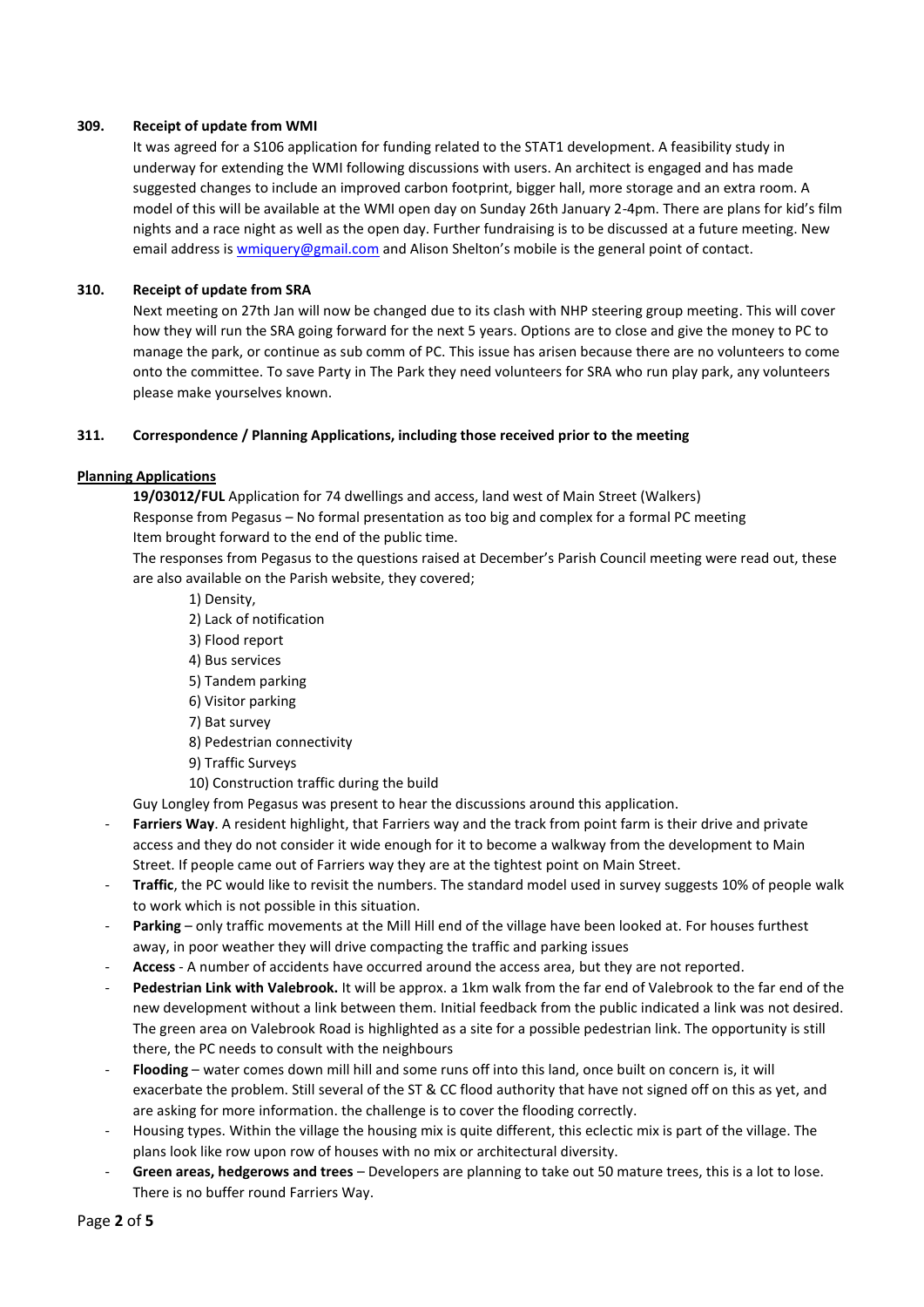### Future proofing. Interest is expressed to make these houses carbon neutral or better.

The PC met with a planning officer recently and are told the new planning committee are keen to do better than the old committee and take into account issues. Developers must offer what is appropriate to these requirements and involve PC's more in the process. The planning officers will facilitate design workshops with the PC and ward Councillors.

The PC will send in a holding letter to enable these meetings to go ahead

Emails from the public are welcomed by planning, please copy in the PC as well so they are in the picture with the comments. The timetable of this process will be up to the planners. A list of the issues to be raised will go to the planners.

The PC need to know from the public what they do want and what would they like to see on this development, how should it look.

If the current 8-year land supply that MBC have drops below a 5-year supply. The NHP is considered out of date. A resident asked if there are plans to invite planners along to an open meeting. PC don't know at this stage but, if you feel you're not informed you need to shout and let us know.

*Resolved* to send a holding letter and attend design workshops to request improvements to the plans.

Actions; Monitor traffic in the village / consult about a link on the green in Valebrook

**19/00741/FUL** Demolition of 2 existing dwellings and a barn, and replacement with 9 new dwellings and private driveway. Field OS4011 Tofts Hill. This is an amendment to previous plans.

Public given the opportunity to comment.

There are substantial amendments. Previous objections are taken into account, but new objections are good to do, so suggest people comment again on the amendments. This is a highly sensitive site and the extra housing is not needed, PC believe policy SS3 applies. The planning officer said SS3 is only rural settlements and Stathern is not considered a rural settlement. PC disagree as it covers the rural area, it is outside what would have been the village envelope. A resident advises that although the houses have changed to bungalows, the heights of the buildings haven't changed. STAT1 will fulfil all the housing needs for the village.

Cllr Bray proposed objection and Cllr O'Donoghue seconds.

*Resolved* that the PC objections are the same as previously submitted objections.

Actions; Clerk write to planner to inform the previous objections stand.

**19/01193/OUT** Residential development for 9 houses. Field OS 3254 Blacksmith End

Committee date set for 23rd January at 6pm.

Public given the opportunity to comment.

Closing date for comments is now passed. Cllr Bray, Cllr Steadman and Alison Shelton are registered to speak at the planning committee meeting. Anyone else wishing to speak must register and need to co-ordinate with other registered speakers. Water on the road near this development would be a concern. *Resolved* PC representative will attend meeting and speak supporting the objection.

Actions; Attendance at the planning committee by Cllr Bray

**19/01351/VAC** Substitution of plans for plot 5, to increase bungalow with an extra room. *Resolved* that the PC has no comment to make regarding this application.

**19/01344/TCA** Pruning of trees 5 & 6 to allow light to plot 7, Levesley House site. For information only.

#### **Correspondence**

- LCC is consulting on their budget proposals Sent to Cllrs on 20/12/19. Consultation runs until 19/01/20, a link is available on PC FB page.
- LCC The Mill Hill spring issue has been passed to the Flood Risk management team as highways didn't know what to do with it. A response is expected today or tomorrow & Highways confirmed that the land outside the architects is theirs, both sides of the path and up to the building.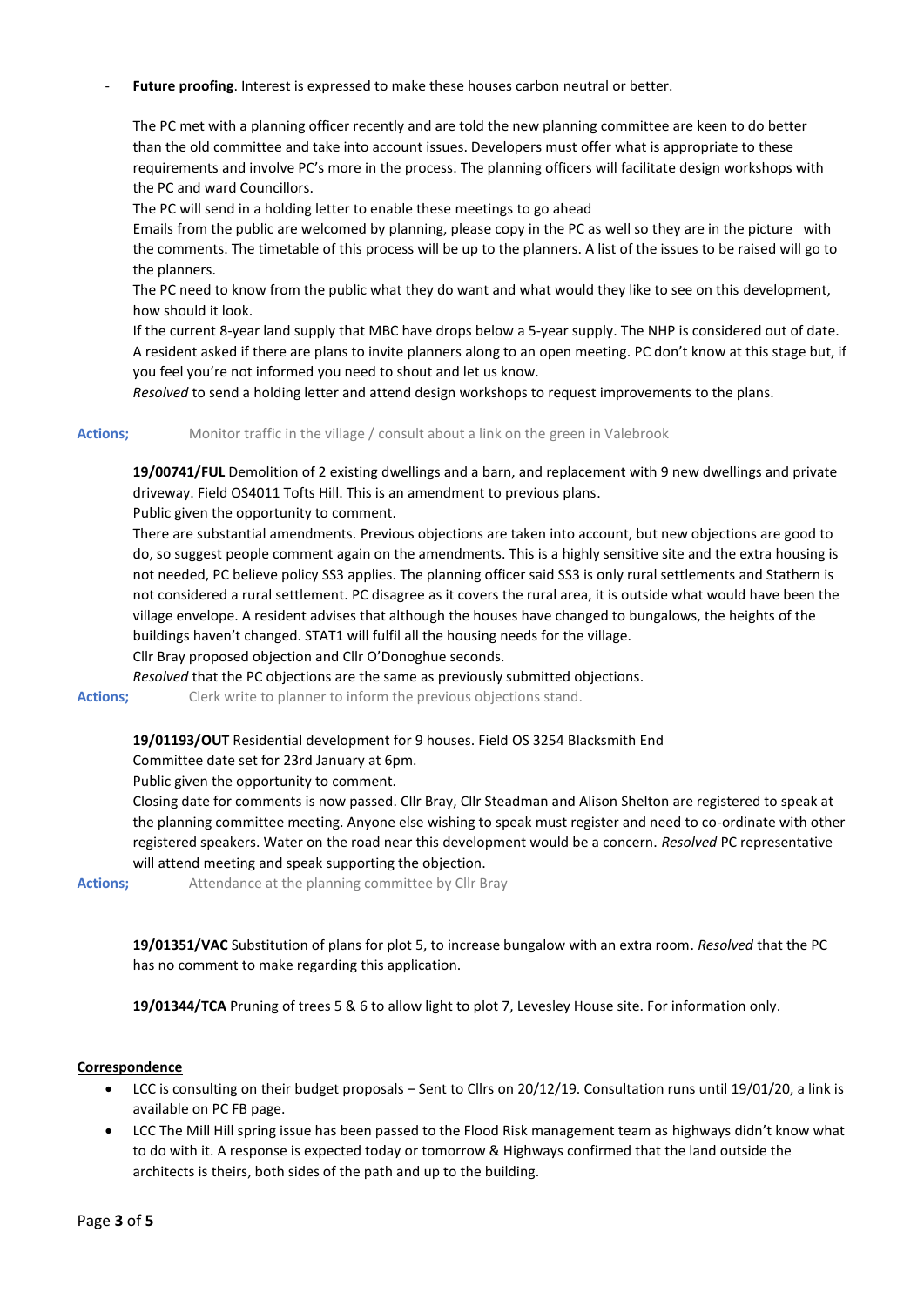- Forestry Officer for LCC regarding the tree on the triangle of Penn Lane and City Road. The tree is encroaching on the power lines and Western Power would like to see it removed and replaced with a more suitable upright variant. Or reduce the canopy by 3 meters which will need doing periodically. Seeking the views of the PC -*Resolved* to ask that the tree is kept and pruned rather than removed.
- Your Locale invoice to be checked at the next NHP meeting *Resolved* to add to Feb agenda once the NHP steering group have checked the invoice.
- MBC Info recommending we have a flood warden
- MBC design consultations are on tomorrow in Waltham, they are open to anyone, there is another on Fri *Resolved* to put on FB and Website for the public to see.

### **312. Approval for payment of data protection fee £40.**

*Resolved* to approve this payment.

### **313. Payments and Receipts**

### *Payments*

| Clerk salary (5 weeks) | £701.25                             |
|------------------------|-------------------------------------|
| R Scarborough          | £400.00 (Clear and tidy allotments) |
| H P Instant ink        | £4.50                               |
| LRALC                  | £40.00 (Chair's training)           |

*Resolved* that the invoices have been inspected by Cllrs, payments approved and cheques signed

### *Receipts*

None

### *Playpark account*

### *Payments*

None

# *Receipts*

None

# **Hands Charity**

*Receipts*

None

### *Payments*

None

# **314. Third quarter financial update**

Details emailed to Cllrs. prior to meeting and handouts available at the meeting. Estimated overspend at the end of the financial year is £4279. Items in this quarter only that were not in the budget £450 for another new lamp, £140 increase in wages, £400 allotment clearance cost. Estimated available balance for the end of the year is £26187.

### **315. Proposal to extend Council's insurance with BHIB to 2023**

This is to include the membership of Parish Online which is providing the maps for the NHP. Proposed by Cllr Bray and seconded by Cllr Ramsay. *Resolved* to extend the long-term agreement to 2023.

### **316. STAT1 development – Any updates prior to meeting**

Cllr Bray proposes a holding letter is sent to the planners, Cllr O'Donoghue seconds. A draft will be forwarded to the clerk to send tomorrow covering the issues that are yet to be addressed. Resolved to send a holding letter to the planners for this application.

### Actions; Clerk to submit the holding letter to the planners

### **317. Hands Charity and distribution of interest**